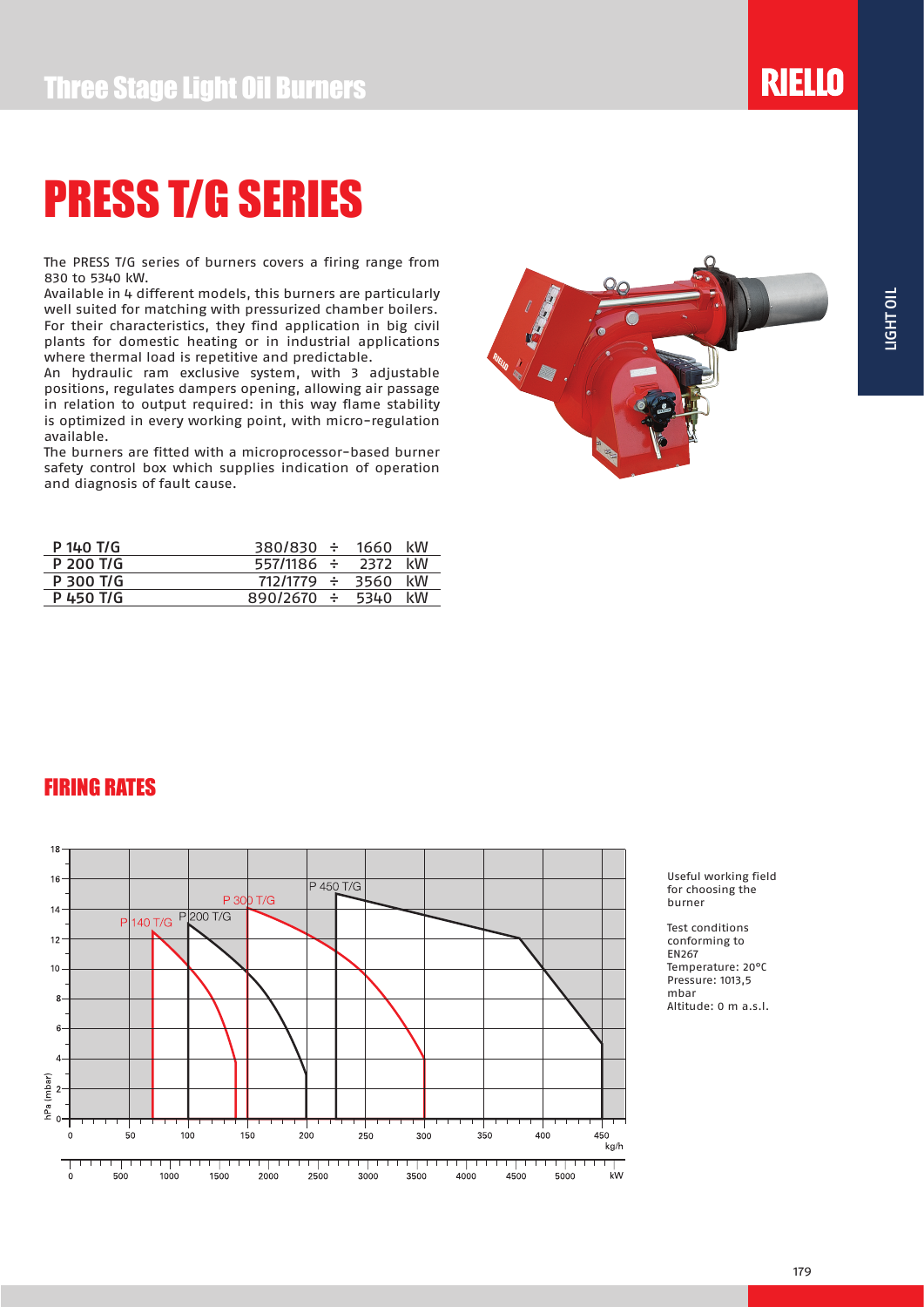# BURNER Overall dimensions (mm)



| MODEL                      | A   | B   |      | $F - F(1)$  | н   |     | $0 - 0(1)$    |
|----------------------------|-----|-----|------|-------------|-----|-----|---------------|
| $\triangleright$ P 140 T/G | 765 | 365 | 890  | $363 - 473$ | 222 | 467 | 1250 - 1360   |
| $\triangleright$ P 200 T/G | 796 | 396 | 890  | $391 - 501$ | 250 | 467 | 1280 - 1390   |
| $\triangleright$ P 300 T/G | 858 | 447 | 1000 | $444 - 574$ | 295 | 496 | $1440 - 1570$ |
| $\triangleright$ P 450 T/G | 950 | 508 | 1070 | $476 - 606$ | 336 | 525 | 1546 - 1676   |
|                            |     |     |      |             |     |     |               |

(1) Length with extended combustion head.

### BURNER - BOILER MOUNTING FLANGE



| MODEL                      |     | М   | Ν               | 0   |
|----------------------------|-----|-----|-----------------|-----|
| $\triangleright$ P 140 T/G | 260 | 230 | M14             | 225 |
| $\triangleright$ P 200 T/G | 260 | -   | M16             | 255 |
| $\triangleright$ P 300 T/G | 260 | ۰   | M18             | 300 |
| $\triangleright$ P 450 T/G | 310 | -   | M <sub>20</sub> | 340 |

### PACKAGING



| MODEL                      | $X - X(1)$ |      |      | kg  |
|----------------------------|------------|------|------|-----|
| $\triangleright$ P 140 T/G | 1740       | 990  | 950  | 130 |
| $\triangleright$ P 200 T/G | 1740       | 990  | 950  | 220 |
| $\triangleright$ P 300 T/G | 2040       | 1180 | 1125 | 238 |
| $\triangleright$ P 450 T/G | 2040       | 1180 | 1125 | 300 |

(1) Length with extended combustion head.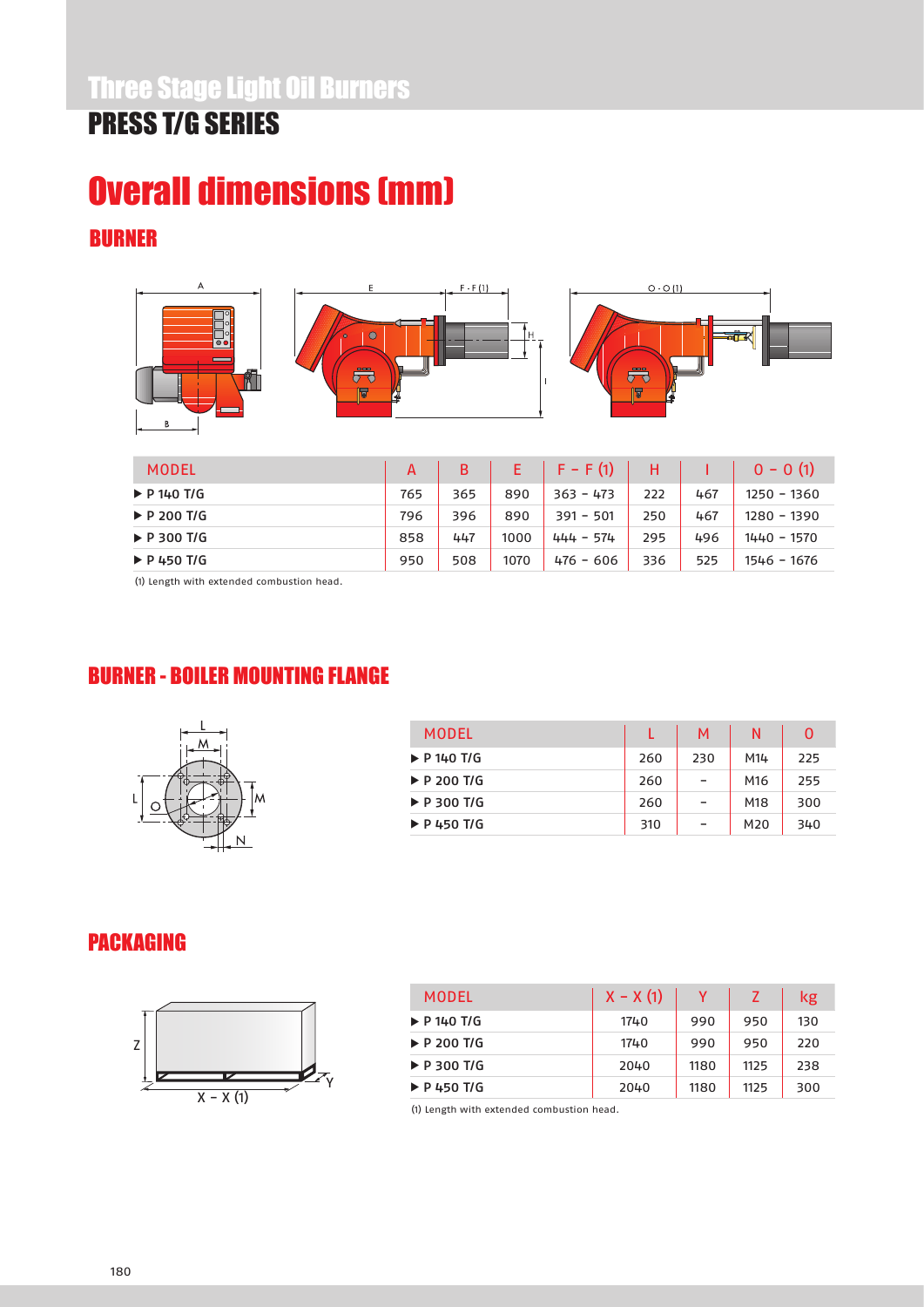# PRESS T/G SERIES

# **Specification**

### DESIGNATION OF SERIES



**RIELLO**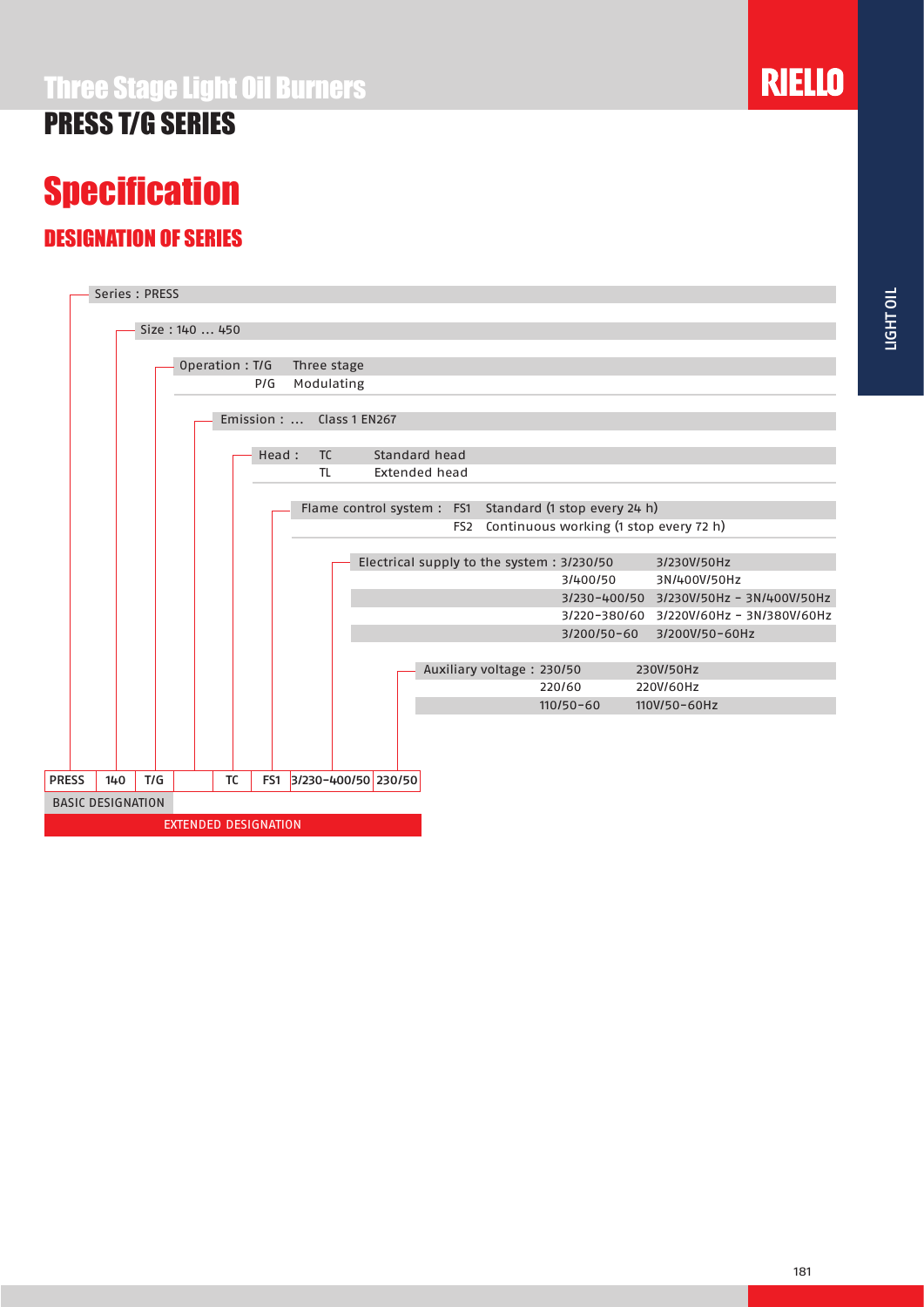### Three Stage Light Oil Burners

### PRESS T/G SERIES

# **Specification**

### STATE OF SUPPLY

Monoblock forced draught oil burner with three stage operation, fully automatic, made up of:

- Air suction circuit lined with sound-proofing material
- Fan with forward curved blades high performance pressure levels
- Air dampers for air setting controlled by a three stage hydraulic ram
- Starting motor at 2850 rpm, three-phase 400 V with neutral, 50 Hz
- Combustion head, that can be set on the basis of the combustion output, fitted with:
	- stainless steel end cone, resistant to corrosion and high temperatures
		- ignition electrodes
	- flame stability disk
- Gears pump for high pressure fuel supply, fitted with:
	- filter
	- pressure regulator
	- connections for installing a pressure gauge and vacuometer
	- internal by-pass for single pipe installation
- Valve unit with a oil safety valve and three oil delivery valves on the output circuit;
- Photocell for flame detection
- Microprocessor based burner safety control box, with diagnostic function
- Burner on/off switch
- Flame inspection window
- Slide bars for easier installation and maintenance
- Protection filter against radio interference
- IP X0D (IP 40) electric protection level.

#### Standard equipment:

- 2 flexible pipes for connection to the oil supply network
- 2 nipples for the connection to the pump
- 4 wiring looms fittings for electrical connections
- 4 screws for fixing the burner flange to the boiler
- 2 slide bar extensions (for the extended model of P 300 T/G and P 450 T/G)
- Gasket for flange
- 1 Star Delta starter (On models where provided)
- Diffuser disk (P 450 T/G)
- Instruction handbook for installation, use and maintenance
- Spare parts catalogue.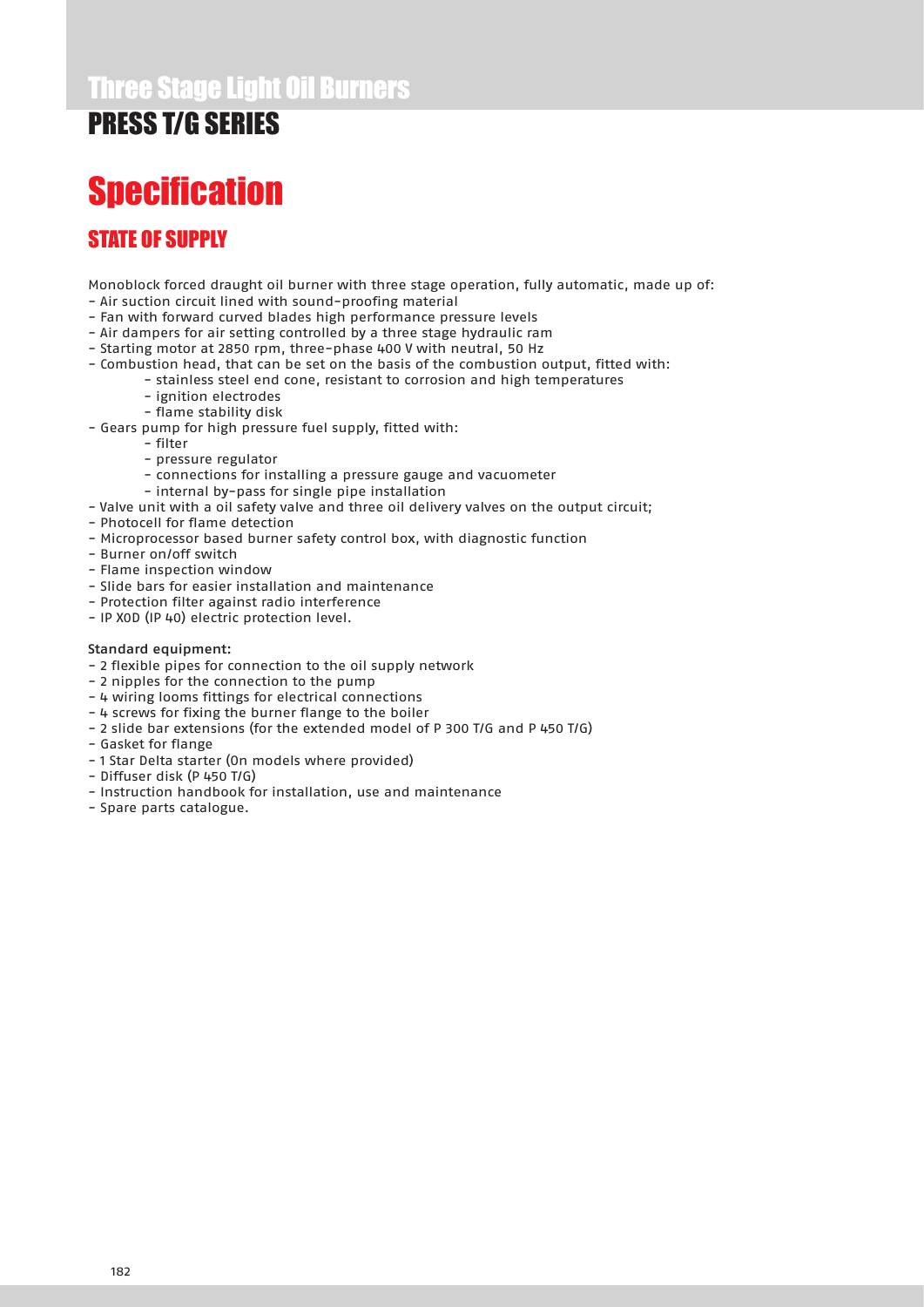### Three Stage Light Oil Burners

### PRESS T/G SERIES

# Available models

| <b>CODE</b> | <b>MODEL</b>                   |             |                     |        | <b>HEAT OUTPUT</b> |                   | <b>TOTAL</b><br><b>ELECTRICAL</b><br><b>POWER</b> | <b>CERTIFICATION</b>     | <b>NOTE</b> |
|-------------|--------------------------------|-------------|---------------------|--------|--------------------|-------------------|---------------------------------------------------|--------------------------|-------------|
|             |                                |             |                     |        | (kW)               | (kg/h)            | (kW)                                              |                          |             |
| 3476823     | <b>PRESS 140</b><br>T/G        | FS1<br>TC   | 3/230-400/50 230/50 |        | 380/830÷1660       | 32/70÷140         | 5.2                                               | $CE-0441/B$              |             |
| 3476824     | <b>PRESS 140</b><br>T/G        | TL<br>FS1   | 3/230-400/50 230/50 |        | 380/830÷1660       | 32/70÷140         | 5.2                                               | $CE-0441/B$              |             |
| 3476885     | <b>PRESS 140</b><br>T/G        | TC<br>FS1   | 3/220-380/60 220/60 |        | 380/830÷1660       | 32/70÷140         | 5.2                                               | -                        |             |
| 3476886     | <b>PRESS 140</b><br>T/G<br>TL. | FS1         | 3/220-380/60 220/60 |        | 380/830÷1660       | 32/70÷140         | 5.2                                               | $\overline{\phantom{a}}$ |             |
| 3477723     | <b>PRESS 200 T/G</b>           | TC T<br>FS1 | 3/230-400/50 230/50 |        | 557/1186÷2372      | 47/100÷200        | 5,3                                               | $CE-0441/B$              |             |
| 3477724     | <b>PRESS 200 T/G</b>           | TL<br>FS1   | 3/230-400/50 230/50 |        | 557/1186÷2372      | 47/100÷200        | 5,3                                               | CE-0441/B                |             |
| 3477785     | <b>PRESS 200 T/G</b>           | TC<br>FS1   | 3/220-380/60 220/60 |        | 557/1186÷2372      | 47/100÷200        | 5,3                                               | -                        |             |
| 3477786     | <b>PRESS 200 T/G</b>           | TL<br>FS1   | 3/220-380/60 220/60 |        | 557/1186÷2372      | 47/100÷200        | 5,3                                               | -                        |             |
| 3478837     | PRESS 300 T/G<br>TC            | FS1         | 3/230-400/50 230/50 |        | 712/1779÷3560      | 60/150÷300        | 10.9                                              | $CE-0441/B$              |             |
| 3478838     | <b>PRESS 300 T/G</b><br>TL.    | FS1         | 3/230-400/50        | 230/50 | 712/1779÷3560      | $60/150 \div 300$ | 10.9                                              | $CE-0441/B$              |             |
| 3478839     | <b>PRESS 300 T/G</b>           | TC<br>FS1   | 3/230/50            | 230/50 | 712/1779÷3560      | 60/150÷300        | 10.9                                              | $CE-0441/B$              | (1)         |
| 3478840     | PRESS 300 T/G                  | TL<br>FS1   | 3/230/50            | 230/50 | 712/1779÷3560      | 60/150÷300        | 10.9                                              | CE-0441/B                | (1)         |
| 3478841     | <b>PRESS 300 T/G</b><br>TC     | FS1         | 3/400/50            | 230/50 | 712/1779÷3560      | $60/150 \div 300$ | 10.6                                              | $CE-0441/B$              | (1)         |
| 3478842     | <b>PRESS 300 T/G</b><br>TL     | FS1         | 3/400/50            | 230/50 | 712/1779÷3560      | $60/150 \div 300$ | 10.6                                              | $CE-0441/B$              | (1)         |
| 3478985     | PRESS 300 T/G                  | TC<br>FS1   | 3/220-380/60        | 220/60 | 712/1779÷3560      | 60/150÷300        | 10.7                                              |                          |             |
| 3478986     | PRESS 300 T/G                  | TL<br>FS1   | 3/220-380/60        | 220/60 | 712/1779÷3560      | 60/150÷300        | 10.7                                              | $\overline{\phantom{a}}$ |             |
| 3479336     | PRESS 450 T/G                  | TC<br>FS1   | 3/230/50            | 230/50 | 890/2670÷5340      | 75/225÷450        | 16.9                                              | CE 1002/R                | (1)         |
| 3479337     | PRESS 450 T/G<br>TL            | FS1         | 3/230/50            | 230/50 | 890/2670÷5340      | 75/225÷450        | 16.9                                              | CE 1002/R                | (1)         |
| 3479338     | PRESS 450 T/G                  | TC<br>FS1   | 3/400/50            | 230/50 | 890/2670÷5340      | 75/225÷450        | 16.9                                              | CE 1002/R                | (1)         |
| 3479339     | PRESS 450 T/G<br>TL.           | FS1         | 3/400/50            | 230/50 | 890/2670÷5340      | 75/225÷450        | 16.9                                              | CE 1002/R                | (1)         |

(1) Star-delta starting, as standard equipment

Net calorific value: 11,8 kWh/kg - 10200 kcal/kg - Viscosity at 20 $\degree$ C: 4÷6 mm<sup>2</sup>/s (cSt)

The burners of PRESS series are in according to 2004/108 - 2006/95 - 2006/42 EC Directive and EN 267 Norm.

**RIELLO**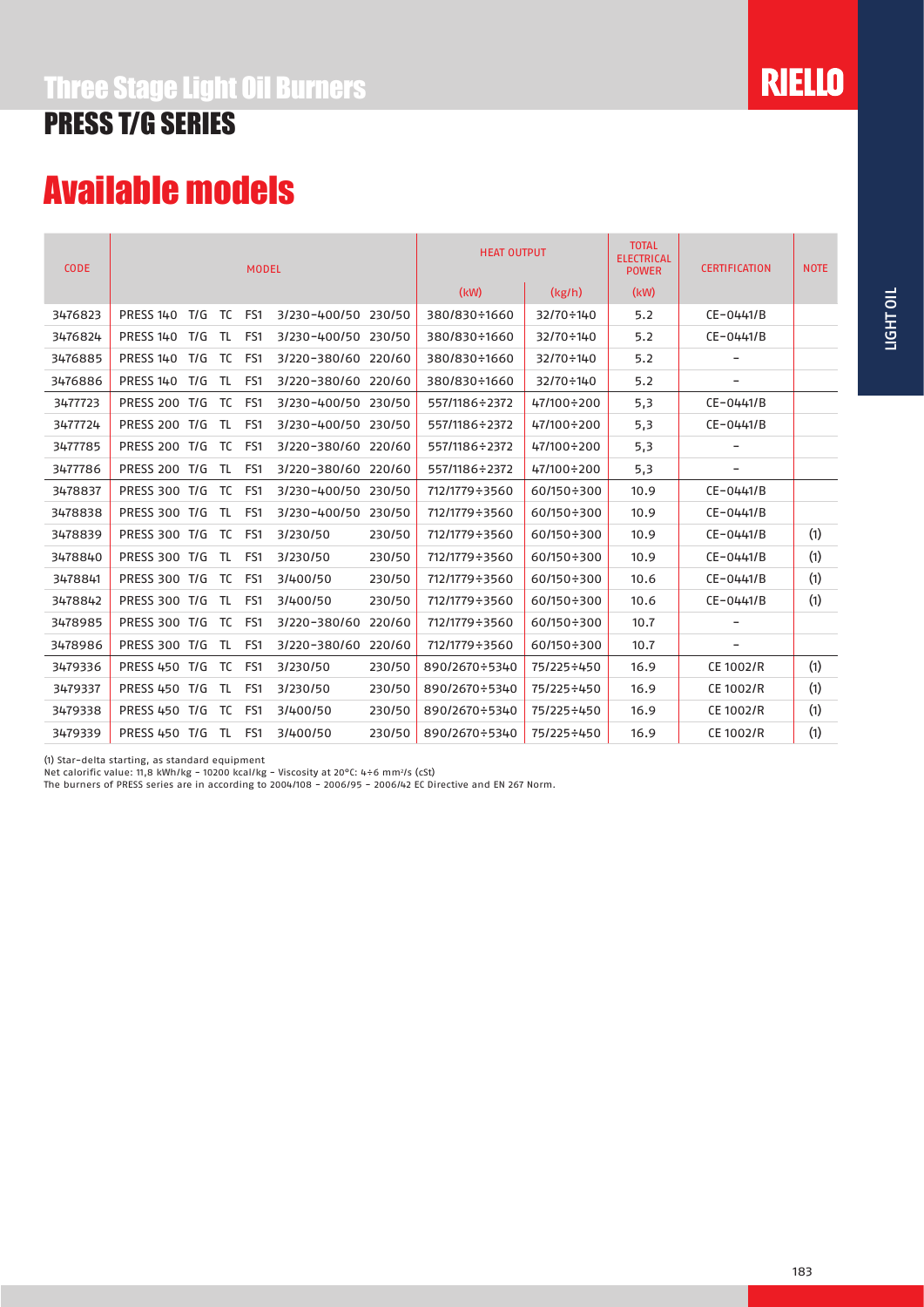# Burner accessories

#### Nozzles



The following list shows the features and codes on the basis of the maximum required fuel output.

NOTE: each burner needs N° 3 nozzles.

| <b>BURNER</b>              | <b>GPH</b> | RATED OUTPUT [kg/h] | <b>NOZZLE</b> |           |             |
|----------------------------|------------|---------------------|---------------|-----------|-------------|
|                            |            | at 10 bar           | at 12 bar     | at 14 bar | <b>CODE</b> |
| P 140 T/G                  | 3,50       | 13,5                | 14,8          | 16,1      | 3042162     |
| ▶ P 140 T/G                | 4,00       | 15,4                | 17            | 18,4      | 3042172     |
| ▶ P 140 T/G                | 4,50       | 17,3                | 19,1          | 20,7      | 3042182     |
| P 140 T/G - P 200 T/G      | 5,00       | 19,2                | 21,2          | 23        | 3042192     |
| P 140 T/G - P 200 T/G      | 5,50       | 21,1                | 23,3          | 25,3      | 3042202     |
| ▶ P 140 T/G - P 200 T/G    | 6,00       | 23,1                | 25,5          | 27,7      | 3042212     |
| P 140 T/G - P 200 T/G      | 6,50       | 25                  | 27,6          | 30        | 3042222     |
| ▶ P 140 T/G - P 200 T/G    | 7,00       | 26,9                | 29,7          | 32,3      | 3042232     |
| ▶ P 140 T/G - P 200 T/G    | 7,50       | 28,8                | 31,8          | 34,6      | 3042242     |
| P 140 T/G - P 200 T/G      | 8,00       | 30,8                | 33,9          | 36,9      | 3042252     |
| ▶ P 140 T/G - P 200 T/G    | 8,50       | 32,7                | 36,1          | 39,2      | 3042262     |
| ▶ P 140 T/G - P 200 T/G    | 9,50       | 36,5                | 40,3          | 43,8      | 3042282     |
| P 140 T/G - P 200 T/G      | 10,00      | 38,4                | 42,4          | 46,1      | 3042292     |
| ▶ P 140 T/G - P 200 T/G    | 11,00      | 42,3                | 46,7          | 50,7      | 3042312     |
| ▶ P 200 T/G                | 12,00      | 46,1                | 50,9          | 55,3      | 3042322     |
| ▶ P 200 T/G                | 13,00      | 50                  | 55,1          | 59,9      | 3042332     |
| P 200 T/G - P 300 T/G      | 14,00      | 53,8                | 59,4          | 64,5      | 3042352     |
| ▶ P 200 T/G - P 300 T/G    | 15,00      | 57,7                | 63,6          | 69,2      | 3042362     |
| ▶ P 300 T/G                | 16,00      | 61,5                | 67,9          | 73,8      | 3042382     |
| ▶ P 300 T/G                | 17,00      | 65,4                | 72,1          | 78,4      | 3042392     |
| ▶ P 300 T/G - P 450 T/G    | 18,00      | 69,2                | 76,4          | 83        | 3042412     |
| ▶ P 300 T/G - P 450 T/G    | 19,00      | 73                  | 80,6          | 87,6      | 3042422     |
| P 300 T/G - P 450 T/G      | 20,00      | 76,9                | 84,8          | 92,2      | 3042442     |
| ▶ P 300 T/G - P 450 T/G    | 22,00      | 84,6                | 93,3          | 101,4     | 3042462     |
| ▶ P 300 T/G - P 450 T/G    | 24,00      | 92,2                | 101,8         | 110,6     | 3042472     |
| ▶ P 450 T/G                | 26,00      | 99,9                | 110,3         | 119,9     | 3042482     |
| ▶ P 450 T/G                | 28,00      | 107,6               | 118,8         | 129,1     | 20018051    |
| $\triangleright$ P 450 T/G | 30,00      | 110,4               | 122           | 132,4     | 3042502     |
| ▶ P 450 T/G                | 32,00      | 117,8               | 130,1         | 150,1     | 3042512     |
| P 450 T/G                  | 35,00      | 128,8               | 142,1         | 154,5     | 3042522     |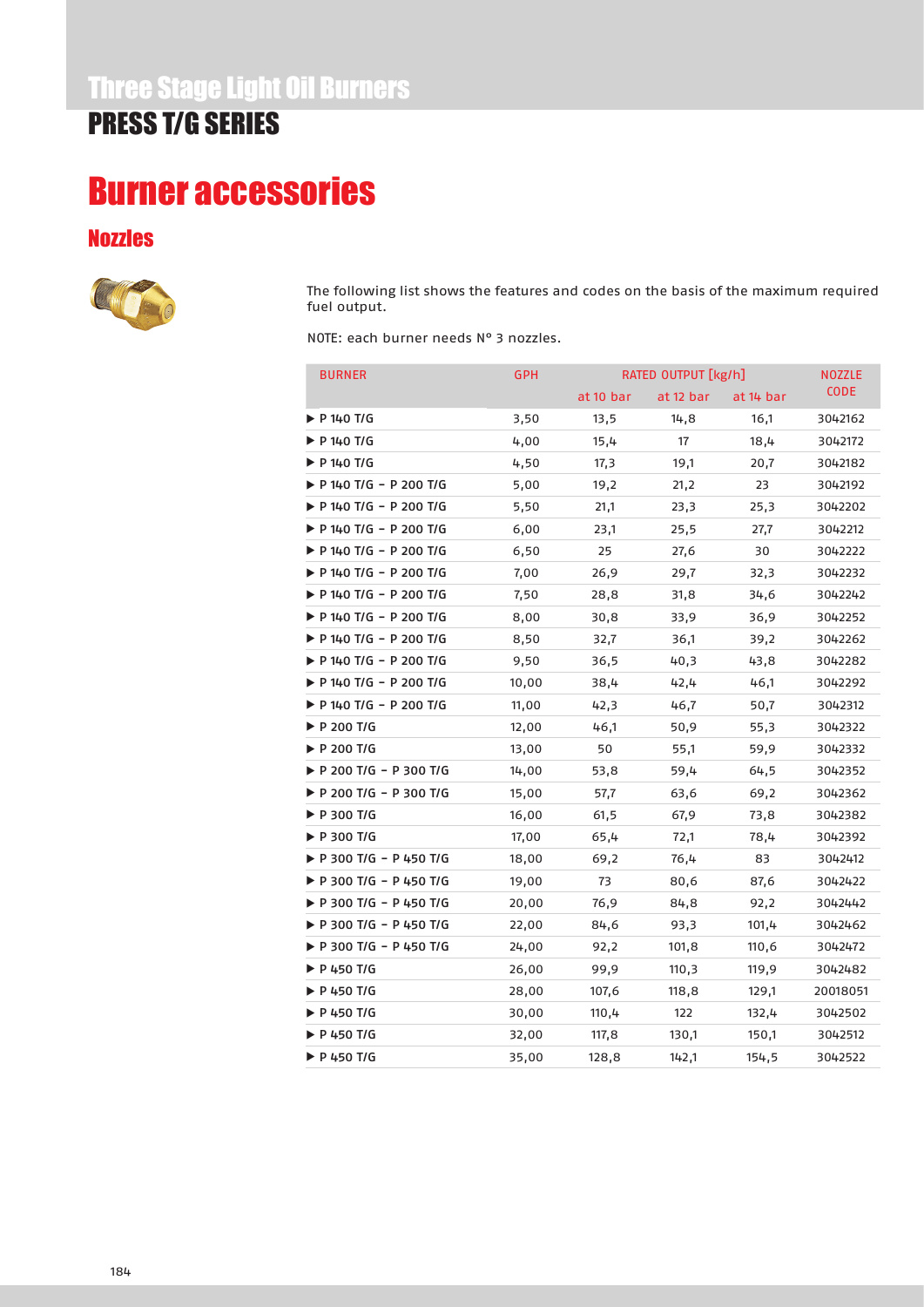### Burner accessories

#### Spacer kit



If burner head penetration into the combustion chamber needs reducing, varying thickness spacers are available, as given in the following list.

| <b>BURNER</b>              | <b>SPACER THICKNESS</b><br>S(mm) | KIT CODE |
|----------------------------|----------------------------------|----------|
| $\triangleright$ P 140 T/G | 102                              | 3000722  |
| $\triangleright$ P 200 T/G | 102                              | 3000722  |
| $\triangleright$ P 300 T/G | 130                              | 3000723  |
| $\triangleright$ P 450 T/G | 130                              | 3000751  |

### Sound proofing box



If noise emission needs reducing even further, sound-proofing boxes are available. In case of generator heights, where a lower dimension "B" is required, ask for the Box Support Kit code 20065135. The useful dimensions are 40 mm less than the total dimensions indicated in the table (A, D, E). Not suitable for outdoor use.

| <b>BURNER</b>            | <b>BOX</b><br><b>TYPE</b> | А<br>(mm) | $B$ (mm)<br>$min-max$ | (mm) | D<br>(mm) | E.<br>(mm) | [dB(A)]<br>$(*)$ | <b>BOX CODE</b> |
|--------------------------|---------------------------|-----------|-----------------------|------|-----------|------------|------------------|-----------------|
| P 140 T/G<br>P 200 T/G   | C4/5                      | 850       | $160 - 980$           | 110  | 980       | 930        | 10               | 3010404         |
| $P$ 300 T/G<br>P 450 T/G | C7                        | 1255      | $160 - 980$           | 110  | 1140      | 1345       | 10               | 3010376         |

(\*) Average noise reduction according to EN 15036-1 standard

#### Burner support



For easier maintenance, a mobile burner support has been designed, which means the burner can be dismantled without the need of forklift trucks.

| <b>BURNER</b>                          | SUPPORT CODE |
|----------------------------------------|--------------|
| $\triangleright$ P 300 T/G - P 450 T/G | 3000731      |

**RIELLO**